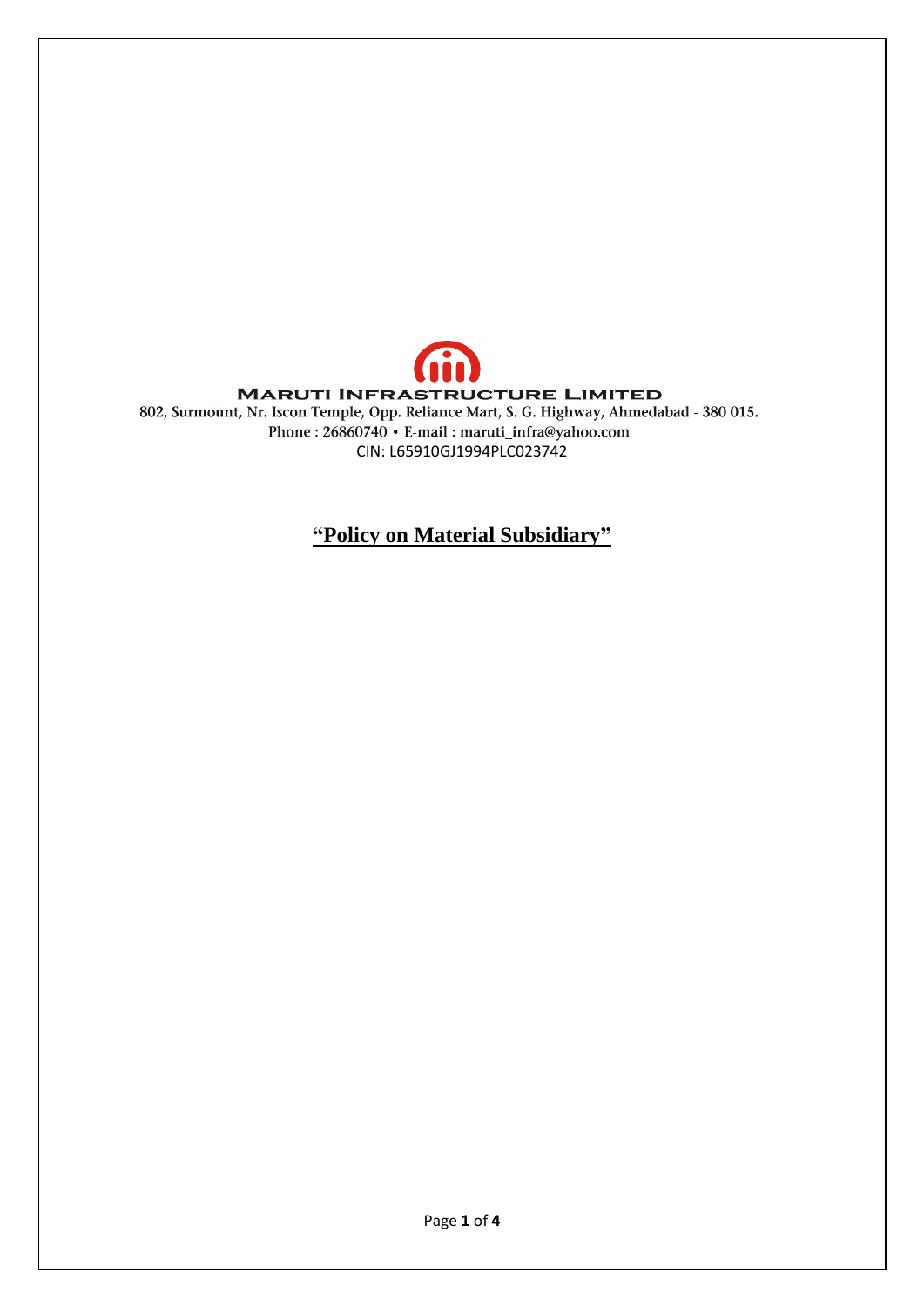# **Introduction and Objective:**

The Board of Directors of Maruti Infrastructure Limited has adopted the following policy and procedures with regard to determination of "Material Subsidiary/ies" in order to comply with the requirements of Regulation  $16(1)(c)$  and Regulation 24 of the Securities and Exchange Board of India (Listing Obligations and Disclosure Requirements) Regulations, 2015, as amended by SEBI (Listing Obligations and Disclosure Requirements) Regulations, 2018.

The objective of this Policy is to determine the material subsidiary/ies and provide the governance framework for such subsidiary/ies.

# **Key Definitions:**

**"Company"** means Maruti Infrastructure Limited.

**"Board of Directors"** or **"Board"** means the Board of Directors of Maruti Infrastructure Limited, as constituted from time to time.

**"Act"** means Companies Act, 2013 read with rules framed thereunder, as amended from time to time.

**"Listing Regulations, 2015"** means the SEBI (Listing Obligations and Disclosure Requirements) Regulations, 2015, as amended from time to time.

**"Policy"** means this Policy on Material Subsidiary/ies.

**"Audit Committee"** means "Audit Committee" constituted by the Board of Directors of the Company, from time to time, under the provisions of Listing Regulations, 2015 and the Companies Act, 2013.

**"Independent Director"** means a director of the Company, who satisfies the criteria for independence provided under the Act, and the Listing Regulations, 2015.

**"Subsidiary Company"** shall be as defined under the Act.

**"Material Subsidiary"** shall mean a subsidiary, whose income or net worth exceeds 10% (Ten percent) of the consolidated income or net worth respectively, of the company and its subsidiaries in the immediately preceding accounting year.

**"Unlisted Material Subsidiary"** means Material Subsidiary which is not listed on stock exchange.

**"Significant Transaction or Arrangement"** shall mean any individual transaction or arrangement that exceeds or is likely to exceed 10% of the total revenues or total expenses or total assets or total liabilities, as the case may be, of the unlisted subsidiary for the immediately preceding accounting year.

**"Net Worth"** means net worth as defined in sub-section (57) of section 2 of the Companies Act, 2013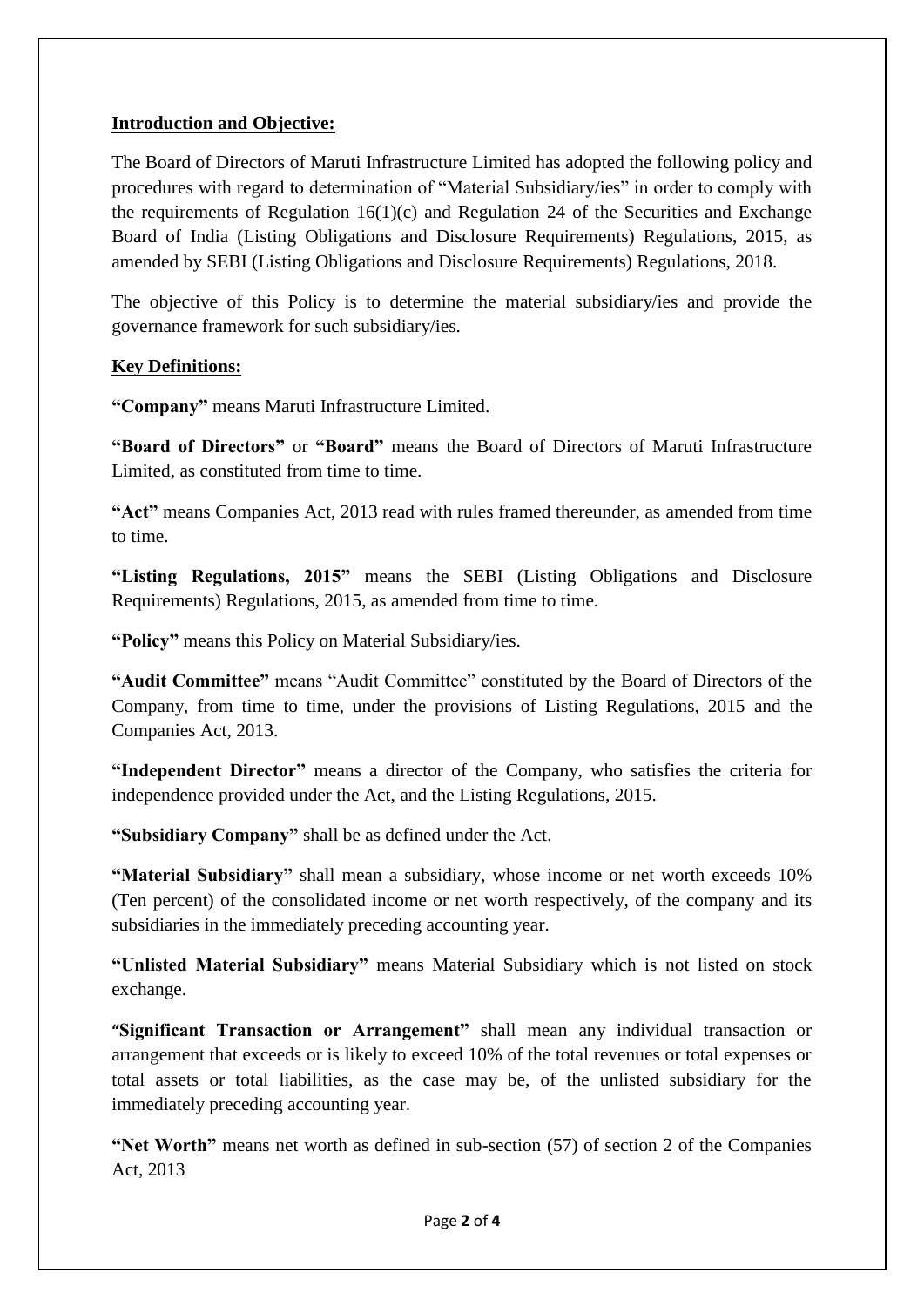Any term(s) not defined hereinabove shall have the same meaning as assigned to such term(s) in the Act and / or the Listing Regulations, 2015 or any other applicable law or regulation.

### **Policy:**

(a) At least one independent director on the board of directors of the Company shall be a director on the board of directors of an unlisted material subsidiary, whether incorporated in India or not.

For the purposes of this provision, notwithstanding anything to the contrary contained in Regulation 16 of Listing Regulation 2015, the term "material subsidiary" shall mean a subsidiary, whose income or net worth exceeds twenty percent of the consolidated income or net worth respectively, of the Company and its subsidiaries in the immediately preceding accounting year.

- (b) The audit committee of the Company shall also review the financial statements, in particular, the investments made by the unlisted subsidiary on an annual basis.
- (c) The minutes of the meetings of the board of directors of the unlisted subsidiary shall be placed at the meeting of the board of directors of the listed entity on half yearly basis.
- (d) The management of the unlisted subsidiary shall on a half yearly basis bring to the notice of the board of directors of the Company, a statement of all significant transactions and arrangements entered into by the unlisted subsidiary.
- (e) The list of Material Subsidiary/ies of the Company shall be placed before the Audit Committee on annual basis for review by the Audit Committee.
- (f) The Company and its material unlisted subsidiaries incorporated in India shall undertake secretarial audit and shall annex with its annual report, a secretarial audit report, given by a company secretary in practice, in such form as may be specified.
- (g) The Company shall include particulars of its subsidiary companies in its Annual Return.

#### **Disposal of Material Subsidiary/ies:**

- $\triangleright$  The Company shall not dispose of shares in its material subsidiary resulting in reduction of its shareholding (either on its own or together with other subsidiaries) to less than fifty percent or cease the exercise of control over the subsidiary without passing a special resolution in its General Meeting except in cases where such divestment is made under a scheme of arrangement duly approved by a Court/Tribunal or under a resolution plan duly approved under section 31 of the Insolvency Code and such an event is disclosed to the recognized stock exchanges within one day of the resolution plan being approved.
- $\triangleright$  The Company shall not sell, dispose and lease of assets amounting to more than twenty percent of the assets of the material subsidiary on an aggregate basis during a financial year without prior approval of shareholders by way of special resolution, unless the sale/disposal/lease is made under a scheme of arrangement duly approved by a Court/Tribunal or under a resolution plan duly approved under section 31 of the Insolvency Code and such an event is disclosed to the recognized stock exchanges within one day of the resolution plan being approved.